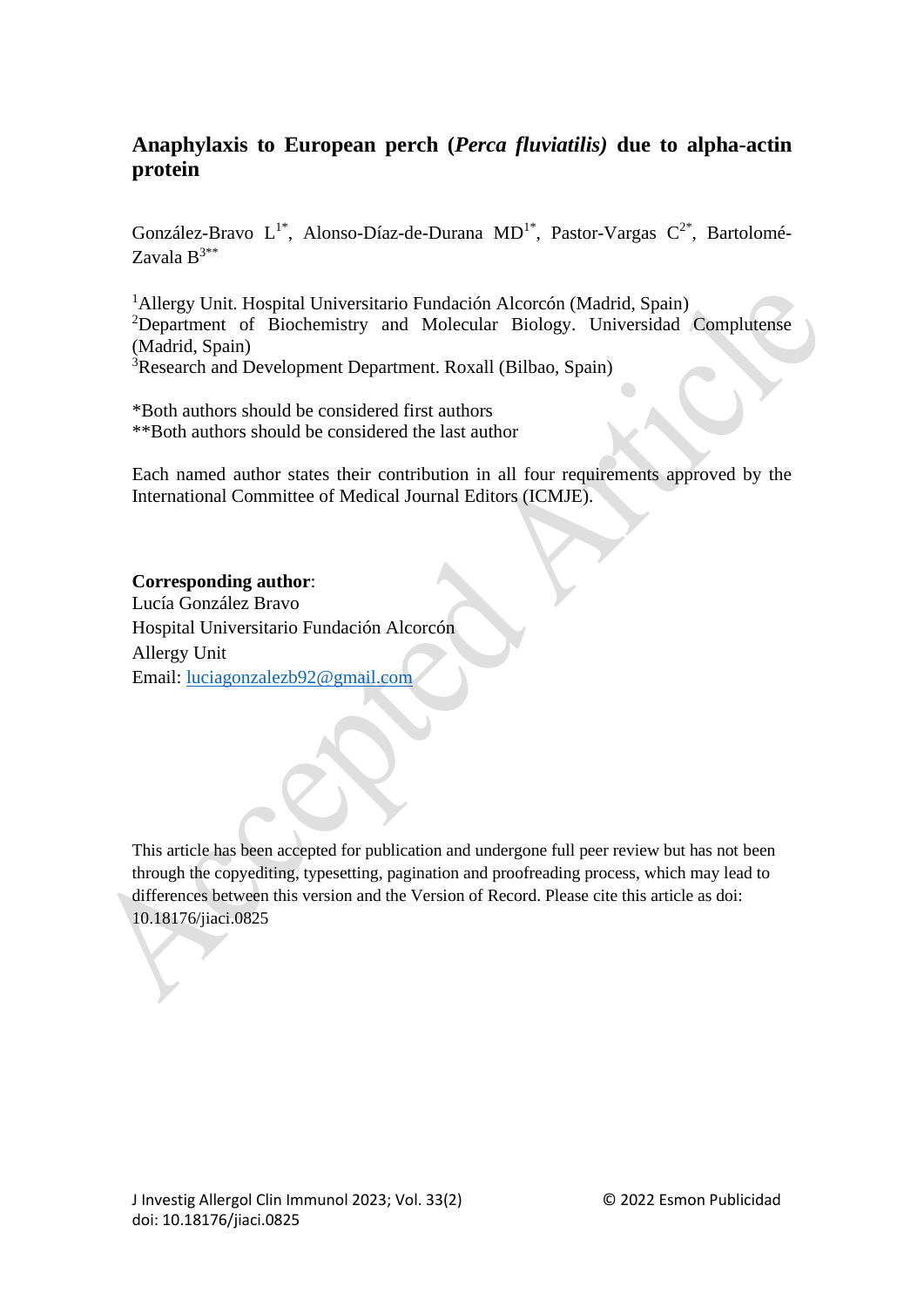**Keywords**: European perch. Anaphylaxis. Mono-allergic. Actin. Alpha-actin **Palabras clave**: Perca europea. Anafilaxia. Monoalérgico. Actina. Alfa-actina

Fish allergy is one of the main prevalent allergies in both children and adults. Crossreaction between allergens from different fish species is common, but there is also a minority of selectively mono-allergic patients to one fish species with tolerance to other fish [1]. Although parvalbumin proteins are the major allergens, others such as aldolases, enolases, collagen, tropomyosins, vitellogenin, and other potential proteins have been identified as clinically relevant fish allergens [1].

We present a 39-year-old woman with a personal history of lip and eyelid angioedema after eating walnut due to sensitization to albumin 2S storage protein and a seasonal rhinoconjunctivitis due to sensitization to grass, olive, and arizona cypress pollen. She experienced an episode of generalized urticaria, intense abdominal pain and dizziness, 20 minutes after dinner in a Peruvian restaurant. She was assisted at an Emergency Department where she was immediately treated with intravenous fluids, antihistamines, corticosteroids, and antiemetics, with a progressive improvement and a subsequent blood pressure of 120/87 mmHg within the next hour. No vital signs were collected on arrival. No cofactors were involved: concomitant infection, menstruation, NSAIDs, exercise, or alcohol.

She ate cooked perch (*Perca fluviatilis*), chicken, rice, milk, egg, peas, carrot, potato, corn, onion, celery, black pepper, cumin, mayonnaise, and wheat bread. The restaurant ruled out the possibility of traces of walnut contained in the courses. After this episode, she tolerated all those foods except the perch, although she had tolerated this fish several times before. She also admitted to eating other fish such as salmon, hake, cod, and tuna without problems.

Skin prick tests (SPT) to commercial nut extracts from LETI Pharma® (peanut, walnut, pistachio, almond, hazelnut, chestnut, sunflower seed) were performed with a positive result only for walnut (20mm). SPT to a battery of commercial fish extracts from LETI Pharma® (hake, cod, sole, rooster, sardine, trout, tuna, salmon, monkfish) and Anisakis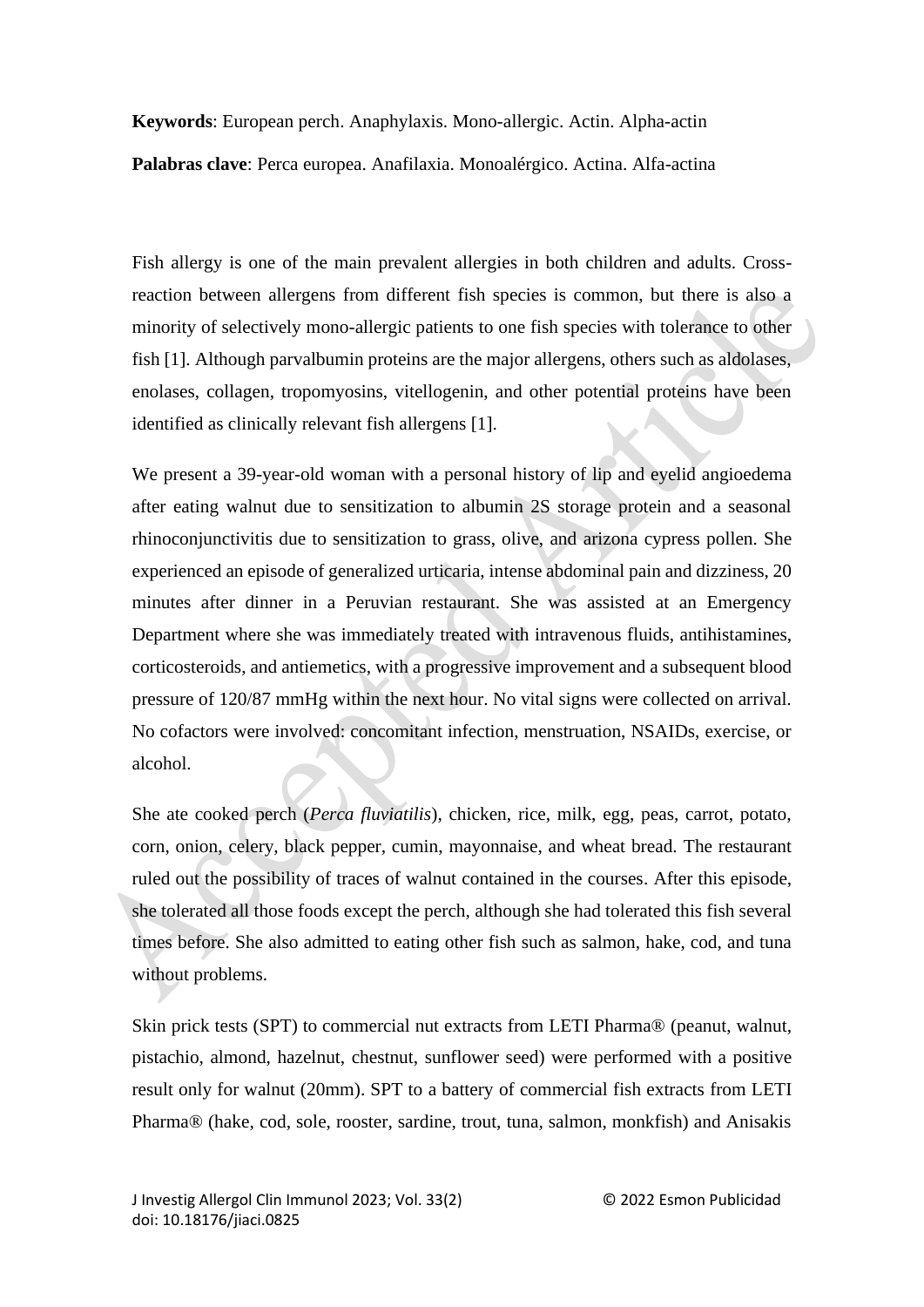were negative. Prick by prick testing with cooked perch (*Perca fluviatilis*) was positive (6 mm).

Specific-IgE by ImmunoCAP® (ThermoFisher Scientific) to perch, tuna, cod, salmon, swordfish, rooster, hake, carp parvalbumin (Cyp c 1) and Anisakis were all negative (<0.10 kU<sub>A</sub>/L). Walnut-specific IgE and rJug r 1 were 2.26 kU<sub>A</sub>/L and 0.67 kU<sub>A</sub>/L, respectively. Specific-IgE to chicken meat, rice, milk, egg, peas, carrot, potato, corn, onion, black pepper, and wheat extracts resulted negative. Total IgE was 289 IU/ml. Serum baseline tryptase level was 3,6 μg/L. The patient refused to undergo an oral challenge with perch.

Protein extracts from raw and cooked perch (*Perca fluviatilis*) were prepared by delipidation, homogenization in phosphate-buffered saline (15% W/V) (50 mM phosphate buffer, 100 mM NaCl, pH 7.5), dialyzation against distilled water, and lyophilization. Raw and cooked perch extracts were analyzed by SDS-PAGE Immunoblotting under reducing conditions (2-mercaptoethanol) according to the Laemmli method [2]. The assay revealed an IgE reactive band of an approximate molecular mass of 31 kDa in the cooked perch extract, no band was detected in raw perch extract (figure 1).

Protein was identified by mass spectrometry, as previously reported [3], as well as by searching a nonredundant protein sequence database (NCBI) using the Mascot program (http://www.matrixscience.com) in the Proteomic Service of Complutense University of Madrid, which is a member of the ProteoRed Network. Research conducted with protein databases identified 31kDa IgE-binging band as Skeletal alpha-actin type-2b.

We present a case of anaphylaxis after the intake of multiple foods, being perch the main suspect trigger.

*Perca fluviatilis* is a bony fish species belonging to the *Percidae* family. It is also known as European perch, Eurasian perch, or river perch. Eurasian zone, from the Pyrenees to the Scandinavian Peninsula, is its natural geographical distribution, although it has been expanded in places such as Italy, North Africa, or Albania [4].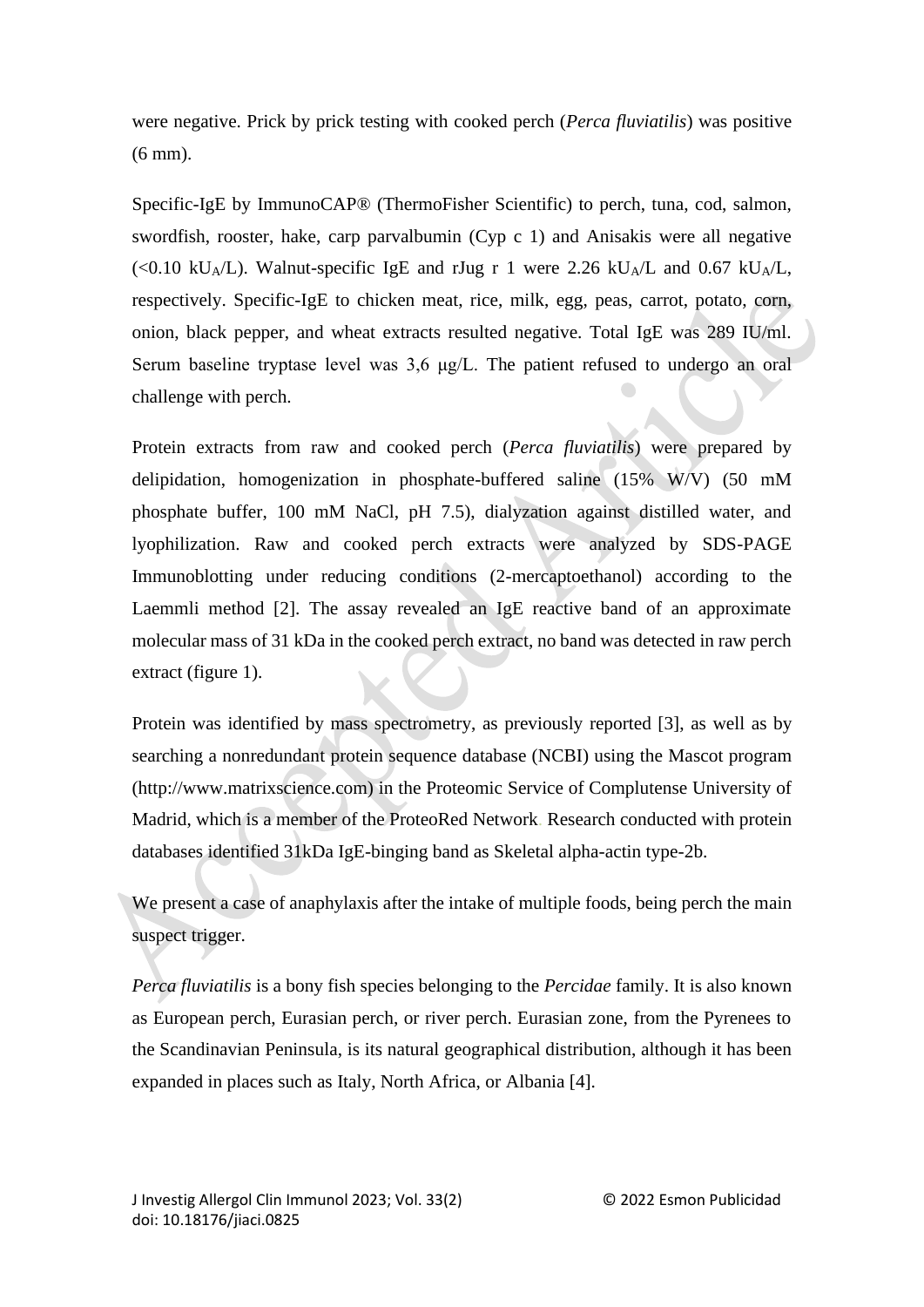Actin is an essential protein present in eukaryotic cells with a key role in cell structure and contractility [5]. Six actin isoforms have been described in vertebrates and the skeletal alpha-actin corresponds to one of them [5]. Alpha-actin has been described as an allergen (Lat n 3) in an isolated case of Nile perch allergy (*Lates niloticus*) [6]. It was also involved as a cross-reactive allergen between fish and poultry (fish-chicken syndrome) [7]. Betaactin has been described as a fish allergen in a case of contact allergy with black bass fin [8].

We identified an alpha-actin protein with 31 kDa instead of 42 kDa of molecular mass [7,8]. This situation was published by other authors [9] and could be explained by alphaactin degradation. The non-appearance of the 31-kDa IgE reactive band in the raw perch extract could be explained by the existence in the cooked alpha-actin molecule of new epitopes produce by the cooking process, alternatively, the alpha-actin concentration could be higher in the cooked than in the raw perch extract.

We present a case of selective allergy to European perch due to an alpha-actin protein with tolerance to other fish species. To our best knowledge, this is the first published case of allergy to European perch (*Perca fluviatilis*). We emphasize the importance of identifying new fish allergens, such as actin proteins, in order to improve our diagnostic tools.

### **Funding:**

The authors declare that no funding was received for the present study.

# **Conflicts of interest:**

Any author has any conflict of interest.

# **References**

- 1. Kourani E, Corazza F, Michel O, Doyen V. What Do We Know About Fish Allergy at the End of the Decade? J Investig Allergol Clin Immunol. 2019;29:414-21.
- 2. Laemmli UK. Cleavage of structural proteins during the assembly of the head of bacteriophage T4. Nature. 1970;227:680-5.